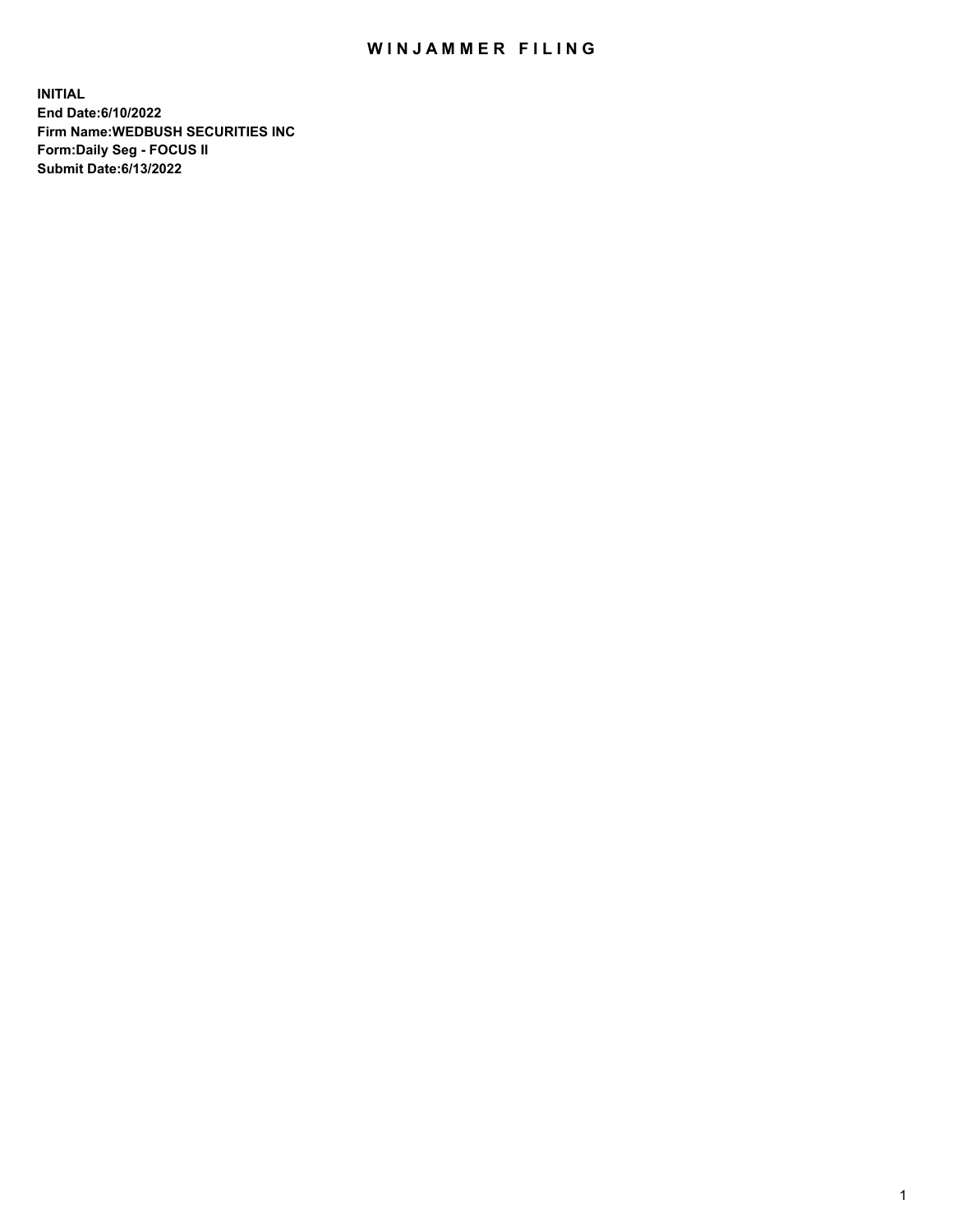**INITIAL End Date:6/10/2022 Firm Name:WEDBUSH SECURITIES INC Form:Daily Seg - FOCUS II Submit Date:6/13/2022 Daily Segregation - Cover Page**

| Name of Company                                                                                                                                                                                                                                                                                       | <b>WEDBUSH SECURITIES INC</b>                                        |
|-------------------------------------------------------------------------------------------------------------------------------------------------------------------------------------------------------------------------------------------------------------------------------------------------------|----------------------------------------------------------------------|
| <b>Contact Name</b>                                                                                                                                                                                                                                                                                   | <b>Kevin Wirth</b>                                                   |
| <b>Contact Phone Number</b>                                                                                                                                                                                                                                                                           | 312-784-0475                                                         |
| <b>Contact Email Address</b>                                                                                                                                                                                                                                                                          | kevin.wirth@wedbush.com                                              |
| FCM's Customer Segregated Funds Residual Interest Target (choose one):<br>a. Minimum dollar amount: ; or<br>b. Minimum percentage of customer segregated funds required:%; or<br>c. Dollar amount range between: and; or<br>d. Percentage range of customer segregated funds required between:% and%. | 19,000,000<br><u>0</u><br><u>00</u><br>0 <sub>0</sub>                |
| FCM's Customer Secured Amount Funds Residual Interest Target (choose one):<br>a. Minimum dollar amount: ; or<br>b. Minimum percentage of customer secured funds required:%; or<br>c. Dollar amount range between: and; or<br>d. Percentage range of customer secured funds required between:% and%.   | 1,000,000<br><u>0</u><br>00<br>0 <sub>0</sub>                        |
| FCM's Cleared Swaps Customer Collateral Residual Interest Target (choose one):<br>a. Minimum dollar amount: ; or<br>b. Minimum percentage of cleared swaps customer collateral required:% ; or<br>c. Dollar amount range between: and; or                                                             | $\overline{\mathbf{0}}$<br>$\overline{\mathbf{0}}$<br>0 <sub>0</sub> |

d. Percentage range of cleared swaps customer collateral required between:% and%. **0 0**

Attach supporting documents CH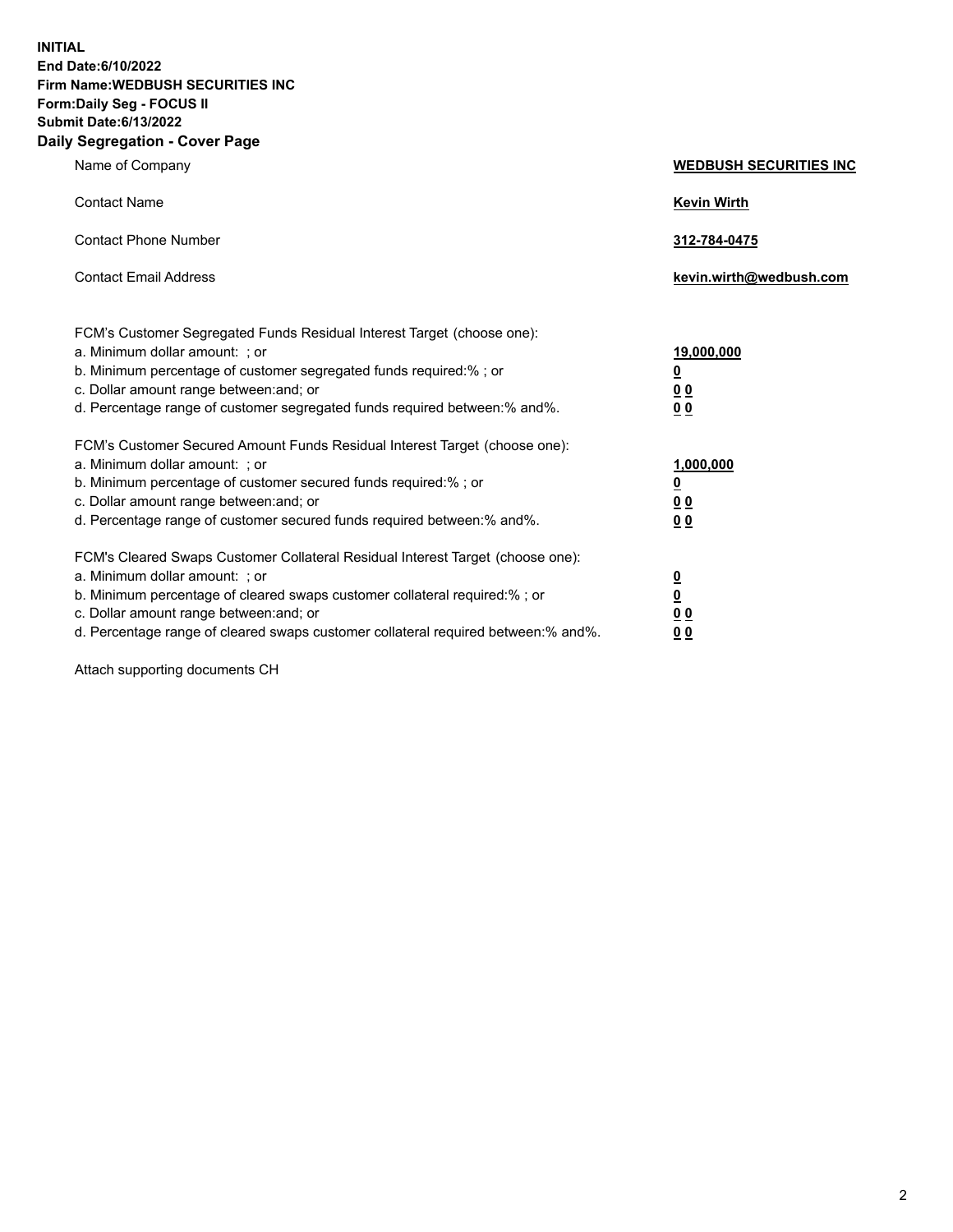**INITIAL End Date:6/10/2022 Firm Name:WEDBUSH SECURITIES INC Form:Daily Seg - FOCUS II Submit Date:6/13/2022 Daily Segregation - Secured Amounts**

|     | 2011, Ocgi ogation - Oceanea Anioanita                                                      |                                              |
|-----|---------------------------------------------------------------------------------------------|----------------------------------------------|
|     | Foreign Futures and Foreign Options Secured Amounts                                         |                                              |
|     | Amount required to be set aside pursuant to law, rule or regulation of a foreign            | $0$ [7305]                                   |
|     | government or a rule of a self-regulatory organization authorized thereunder                |                                              |
| 1.  | Net ledger balance - Foreign Futures and Foreign Option Trading - All Customers             |                                              |
|     | A. Cash                                                                                     | 39,849,041 [7315]                            |
|     | B. Securities (at market)                                                                   | $0$ [7317]                                   |
| 2.  | Net unrealized profit (loss) in open futures contracts traded on a foreign board of trade   | 322,456 [7325]                               |
| 3.  | Exchange traded options                                                                     |                                              |
|     | a. Market value of open option contracts purchased on a foreign board of trade              | 5 [7335]                                     |
|     | b. Market value of open contracts granted (sold) on a foreign board of trade                | <u>-16,727</u> [7337]                        |
| 4.  | Net equity (deficit) (add lines 1. 2. and 3.)                                               | 40,154,775 [7345]                            |
| 5.  | Account liquidating to a deficit and account with a debit balances - gross amount           | 14,545 [7351]                                |
|     | Less: amount offset by customer owned securities                                            | 0 <sup>[7352]</sup> 14,545 <sup>[7354]</sup> |
| 6.  | Amount required to be set aside as the secured amount - Net Liquidating Equity              | 40,169,320 [7355]                            |
|     | Method (add lines 4 and 5)                                                                  |                                              |
| 7.  | Greater of amount required to be set aside pursuant to foreign jurisdiction (above) or line | 40,169,320 [7360]                            |
|     | 6.                                                                                          |                                              |
|     | FUNDS DEPOSITED IN SEPARATE REGULATION 30.7 ACCOUNTS                                        |                                              |
| 1.  | Cash in banks                                                                               |                                              |
|     | A. Banks located in the United States                                                       | 15,166,772 [7500]                            |
|     | B. Other banks qualified under Regulation 30.7                                              | 2,523,750 [7520] 17,690,522 [7530]           |
| 2.  | <b>Securities</b>                                                                           |                                              |
|     | A. In safekeeping with banks located in the United States                                   | $0$ [7540]                                   |
|     | B. In safekeeping with other banks qualified under Regulation 30.7                          | 0 [7560] 0 [7570]                            |
| 3.  | Equities with registered futures commission merchants                                       |                                              |
|     | A. Cash                                                                                     | 20,308,739 [7580]                            |
|     | <b>B.</b> Securities                                                                        | $0$ [7590]                                   |
|     | C. Unrealized gain (loss) on open futures contracts                                         | $0$ [7600]                                   |
|     | D. Value of long option contracts                                                           | $0$ [7610]                                   |
|     | E. Value of short option contracts                                                          | 0 [7615] 20,308,739 [7620]                   |
| 4.  | Amounts held by clearing organizations of foreign boards of trade                           |                                              |
|     | A. Cash                                                                                     | 6,753,624 [7640]                             |
|     | <b>B.</b> Securities                                                                        | $0$ [7650]                                   |
|     | C. Amount due to (from) clearing organization - daily variation                             | $0$ [7660]                                   |
|     | D. Value of long option contracts                                                           | $0$ [7670]                                   |
|     | E. Value of short option contracts                                                          | 0 [7675] 6,753,624 [7680]                    |
| 5.  | Amounts held by members of foreign boards of trade                                          |                                              |
|     | A. Cash                                                                                     | 427,397 [7700]                               |
|     | <b>B.</b> Securities                                                                        | <u>0</u> [7710]                              |
|     | C. Unrealized gain (loss) on open futures contracts                                         | $0$ [7720]                                   |
|     | D. Value of long option contracts                                                           | <u>5</u> [7730]                              |
|     | E. Value of short option contracts                                                          | <u>-16,727</u> [7735] <u>410,675</u> [7740]  |
| 6.  | Amounts with other depositories designated by a foreign board of trade                      | 0 [7760]                                     |
| 7.  | Segregated funds on hand                                                                    | $0$ [7765]                                   |
| 8.  | Total funds in separate section 30.7 accounts                                               | 45,163,560 [7770]                            |
| 9.  | Excess (deficiency) Set Aside for Secured Amount (subtract line 7 Secured Statement         | 4,994,240 [7380]                             |
|     | Page 1 from Line 8)                                                                         |                                              |
| 10. | Management Target Amount for Excess funds in separate section 30.7 accounts                 | 1,000,000 [7780]                             |
| 11. | Excess (deficiency) funds in separate 30.7 accounts over (under) Management Target          | 3,994,240 [7785]                             |
|     |                                                                                             |                                              |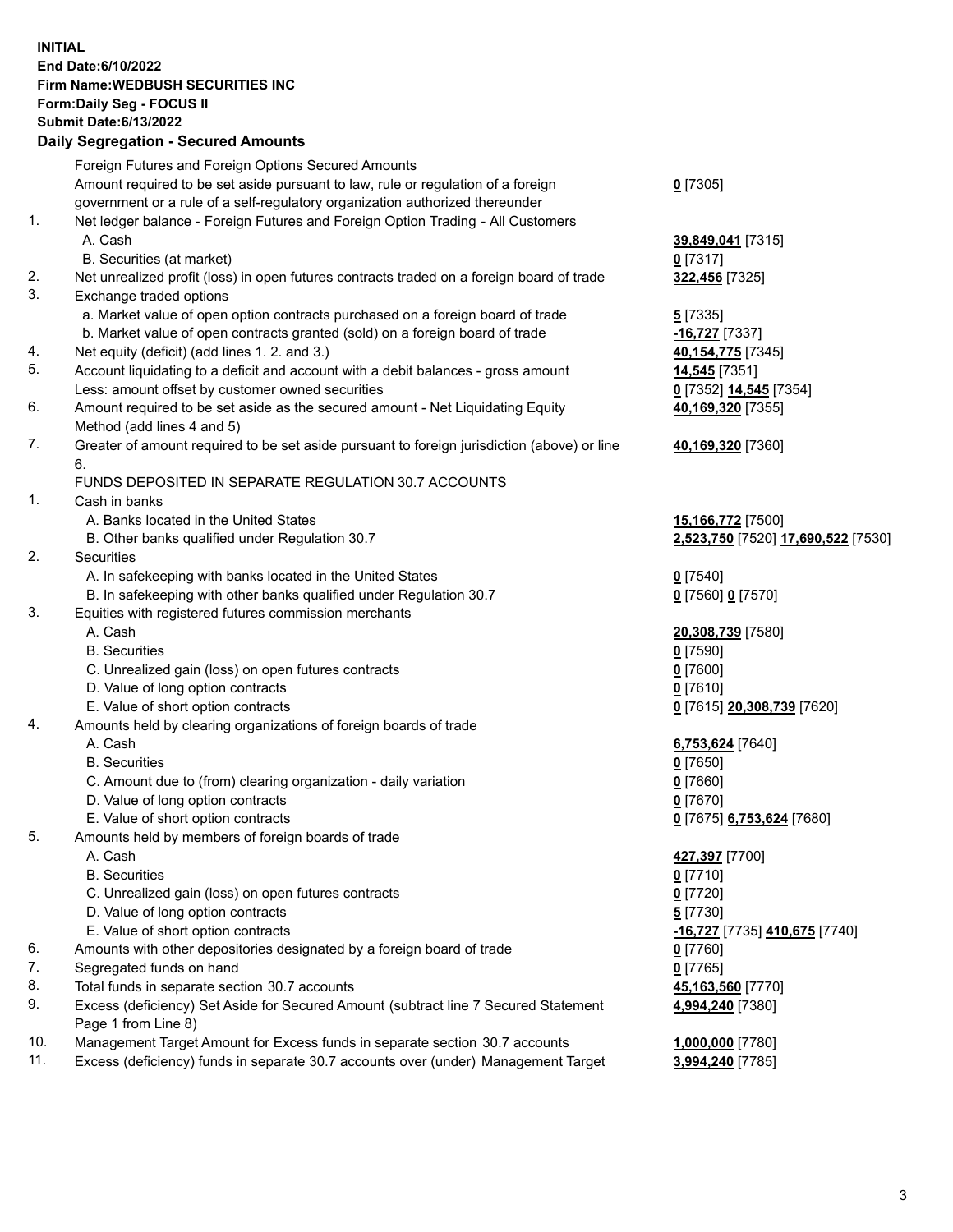|     | <b>INITIAL</b>                                                                                                                                                |                                                                   |
|-----|---------------------------------------------------------------------------------------------------------------------------------------------------------------|-------------------------------------------------------------------|
|     | End Date: 6/10/2022                                                                                                                                           |                                                                   |
|     | <b>Firm Name: WEDBUSH SECURITIES INC</b>                                                                                                                      |                                                                   |
|     | Form: Daily Seg - FOCUS II                                                                                                                                    |                                                                   |
|     | <b>Submit Date:6/13/2022</b>                                                                                                                                  |                                                                   |
|     | Daily Segregation - Segregation Statement                                                                                                                     |                                                                   |
|     | SEGREGATION REQUIREMENTS(Section 4d(2) of the CEAct)                                                                                                          |                                                                   |
| 1.  | Net ledger balance                                                                                                                                            |                                                                   |
|     | A. Cash                                                                                                                                                       | 2,372,237,718 [7010]                                              |
|     | B. Securities (at market)                                                                                                                                     | 198,057,284 [7020]                                                |
| 2.  | Net unrealized profit (loss) in open futures contracts traded on a contract market                                                                            | 1,455,925,078 [7030]                                              |
| 3.  | Exchange traded options                                                                                                                                       |                                                                   |
|     | A. Add market value of open option contracts purchased on a contract market                                                                                   |                                                                   |
|     |                                                                                                                                                               | 8,186,729,754 [7032]                                              |
| 4.  | B. Deduct market value of open option contracts granted (sold) on a contract market                                                                           | -5,712,025,457 [7033]                                             |
| 5.  | Net equity (deficit) (add lines 1, 2 and 3)<br>Accounts liquidating to a deficit and accounts with                                                            | 6,500,924,377 [7040]                                              |
|     | debit balances - gross amount                                                                                                                                 |                                                                   |
|     | Less: amount offset by customer securities                                                                                                                    | 4,526,465 [7045]<br><mark>-4,058,510</mark> [7047] 467,955 [7050] |
| 6.  | Amount required to be segregated (add lines 4 and 5)                                                                                                          | 6,501,392,332 [7060]                                              |
|     | FUNDS IN SEGREGATED ACCOUNTS                                                                                                                                  |                                                                   |
| 7.  |                                                                                                                                                               |                                                                   |
|     | Deposited in segregated funds bank accounts<br>A. Cash                                                                                                        |                                                                   |
|     |                                                                                                                                                               | 943,482,414 [7070]<br>$0$ [7080]                                  |
|     | B. Securities representing investments of customers' funds (at market)<br>C. Securities held for particular customers or option customers in lieu of cash (at |                                                                   |
|     | market)                                                                                                                                                       | 489,311 [7090]                                                    |
| 8.  |                                                                                                                                                               |                                                                   |
|     | Margins on deposit with derivatives clearing organizations of contract markets<br>A. Cash                                                                     |                                                                   |
|     |                                                                                                                                                               | 1,936,729,642 [7100]                                              |
|     | B. Securities representing investments of customers' funds (at market)                                                                                        | 948,004,067 [7110]                                                |
|     | C. Securities held for particular customers or option customers in lieu of cash (at                                                                           | 193,618,412 [7120]                                                |
| 9.  | market)                                                                                                                                                       |                                                                   |
| 10. | Net settlement from (to) derivatives clearing organizations of contract markets                                                                               | 44,599,296 [7130]                                                 |
|     | Exchange traded options                                                                                                                                       |                                                                   |
|     | A. Value of open long option contracts                                                                                                                        | 8,186,729,754 [7132]                                              |
|     | B. Value of open short option contracts                                                                                                                       | -5,712,025,457 [7133]                                             |
| 11. | Net equities with other FCMs                                                                                                                                  |                                                                   |
|     | A. Net liquidating equity                                                                                                                                     | $0$ [7140]                                                        |
|     | B. Securities representing investments of customers' funds (at market)                                                                                        | $0$ [7160]                                                        |
|     | C. Securities held for particular customers or option customers in lieu of cash (at                                                                           | $0$ [7170]                                                        |
|     | market)                                                                                                                                                       |                                                                   |
| 12. | Segregated funds on hand                                                                                                                                      | 3,949,561 [7150]                                                  |
| 13. | Total amount in segregation (add lines 7 through 12)                                                                                                          | 6,545,577,000 [7180]                                              |
| 14. | Excess (deficiency) funds in segregation (subtract line 6 from line 13)                                                                                       | 44,184,668 [7190]                                                 |
| 15. | Management Target Amount for Excess funds in segregation                                                                                                      | 19,000,000 [7194]                                                 |
| 16. | Excess (deficiency) funds in segregation over (under) Management Target Amount                                                                                | 25,184,668 [7198]                                                 |

16. Excess (deficiency) funds in segregation over (under) Management Target Amount Excess